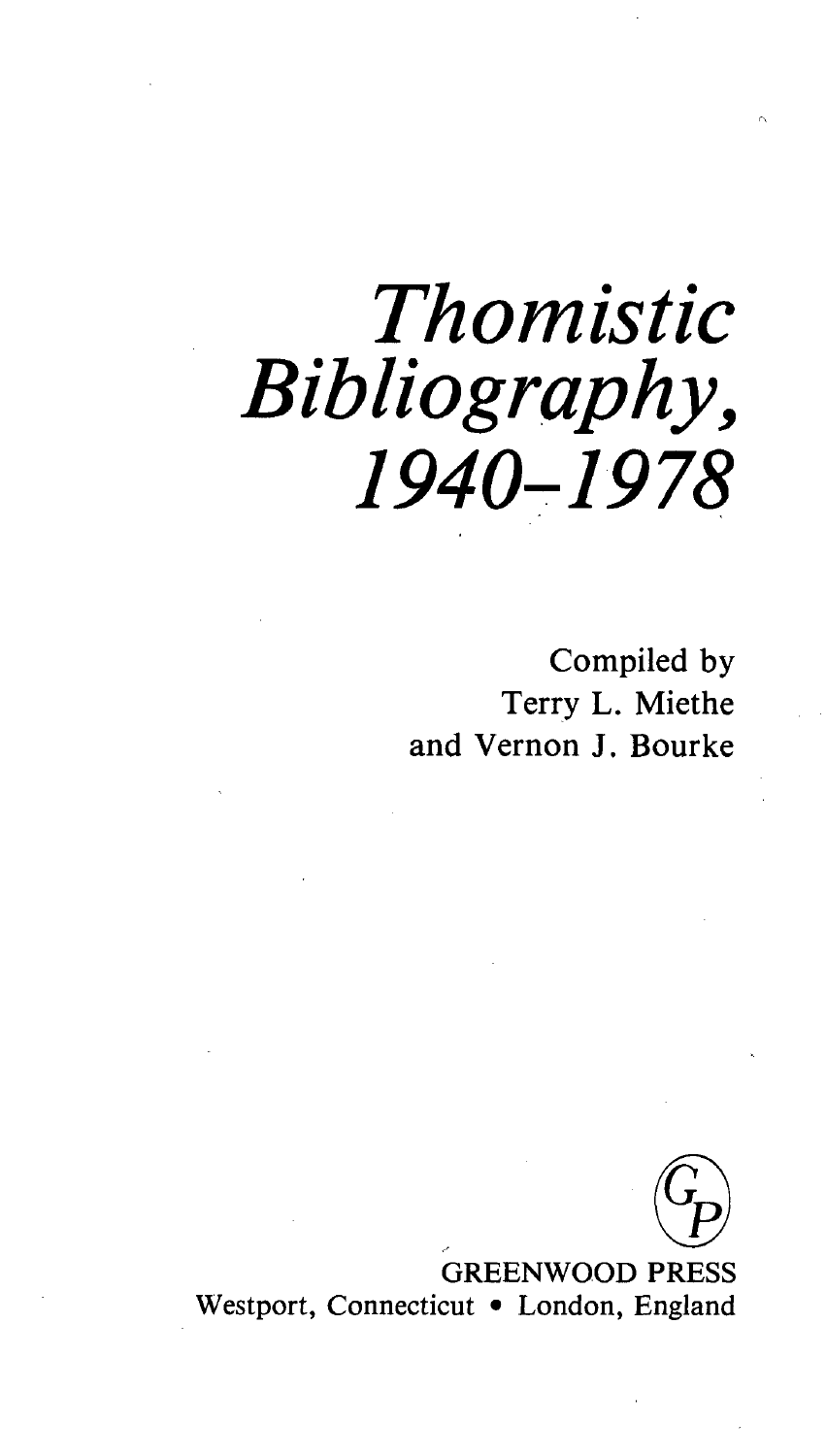## *Contents*

| <b>ACKNOWLEDGMENTS</b>                             | VÌÌ                     |
|----------------------------------------------------|-------------------------|
| <b>INTRODUCTION</b>                                | ix                      |
| CHRONOLOGICAL LIST OF THOMAS AQUINAS' WORKS        | xix                     |
| PREVIOUS BIBLIOGRAPHIES, SYMPOSIA, AND COLLECTIONS | $\overline{\mathbf{3}}$ |
| LIFE OF THOMAS AQUINAS<br>1.                       | 13                      |
| Sources                                            | 13                      |
| <b>Biographies</b>                                 | 13                      |
| Critical Studies of His Life                       | 15                      |
| Aquinas in Art                                     | 17                      |
| 2. WRITINGS OF THOMAS AQUINAS                      | 20                      |
| General Studies of Works and MSS                   | 20                      |
| <b>Recent Editions of Latin Works</b>              | 22                      |
| Selections in Translation                          | 40                      |
| <b>Studies of Certain Writings</b>                 | 43                      |
| Reference Tools                                    | 54                      |
| PHILOSOPHICAL TEACHINGS<br>3.                      | 58                      |
| General and Introductory                           | 58                      |
| Logic, Grammar, Epistemology                       | 64                      |
| Philosophy of Nature and Science                   | 79                      |
| Psychology and Philosophy of Man                   | 88                      |
| Metaphysics<br>é.                                  | 105                     |
| Philosophy of God                                  | 133                     |
| Ethics                                             | 145                     |
| Socio-Political-Legal Philosophy                   | 163                     |